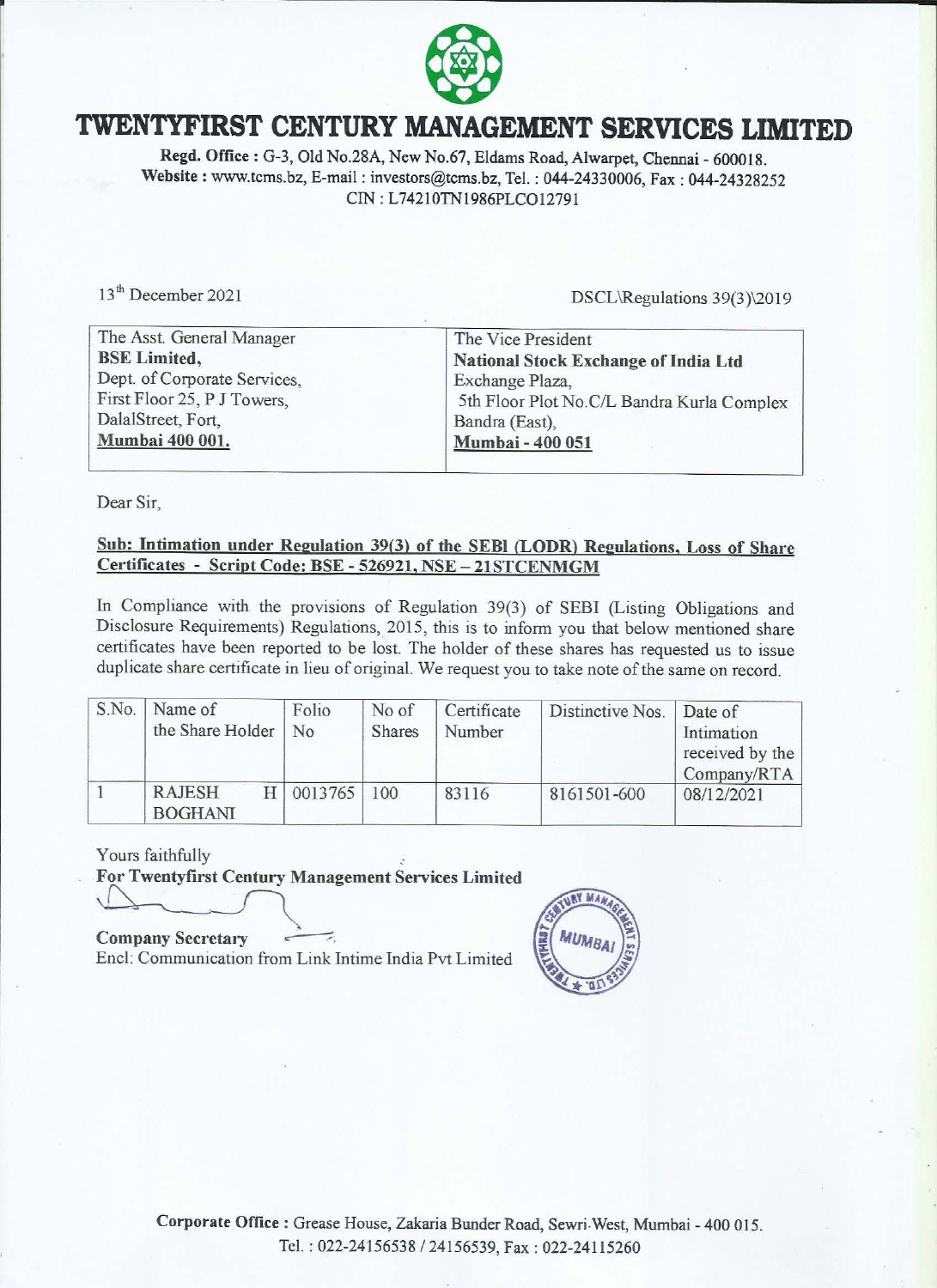$118804$  Mob: - 9892828828 Rajesh H. Boghani 102/B, Manti Pride Bldg, N.M Joshi Marg,  $Mum:400011$ .  $01^{st}$  Dec 2021. Unit :- anst century mngt ser Ltd. Link Intime Ind. Put. Ltd.

 $c/101$ ,  $247$ , the  $Pa$ <sup>\*</sup>,  $1st$   $k1r$ .

LBS Marg, vikroli (w)

MMM-400 083.

sub:- Duplicate Shr. Cert Procedure req.

 $0ear$   $S_1^{\circ}r$ ,

 $10,$ 

our registered folio is 137 GS. under this folio no, the original share certificate is mussing.

so now, I request you to please send me a duplicate sh. cert procedure as early as possible along with all the details.

Please look into this matter.

masking you, yours baimbully. Rajesh H. Boghani. Rejest  $End: -O$  par card xerox 2 Aacthor card xerox

| MUMBAI-400033. |                    |  |  |  |
|----------------|--------------------|--|--|--|
|                | <b>08 DEC 2021</b> |  |  |  |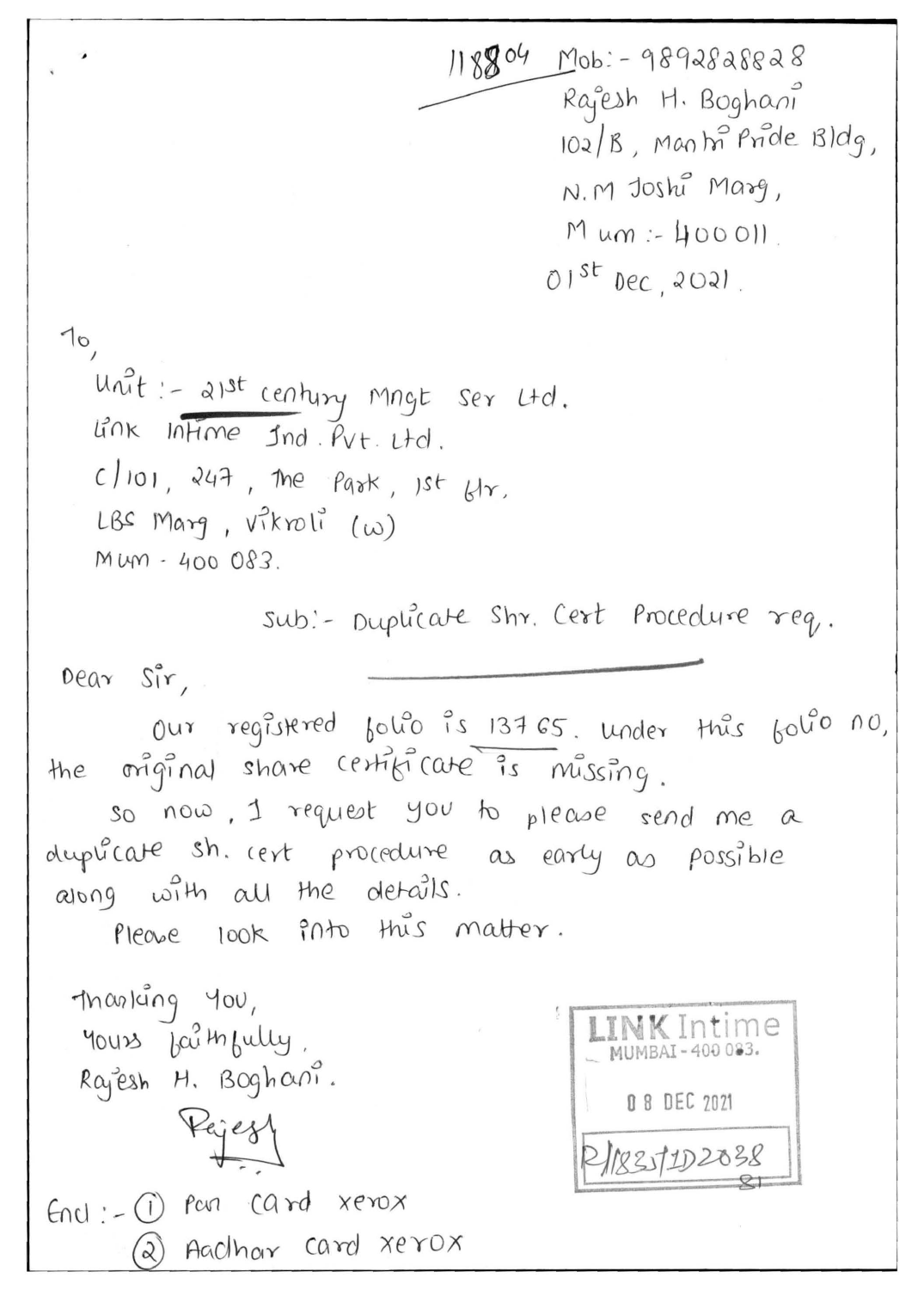RECEIVED 0 7 DEC 2021 LINK INTIME INDIA PVT. LTD.

 $\overline{\mathcal{C}}$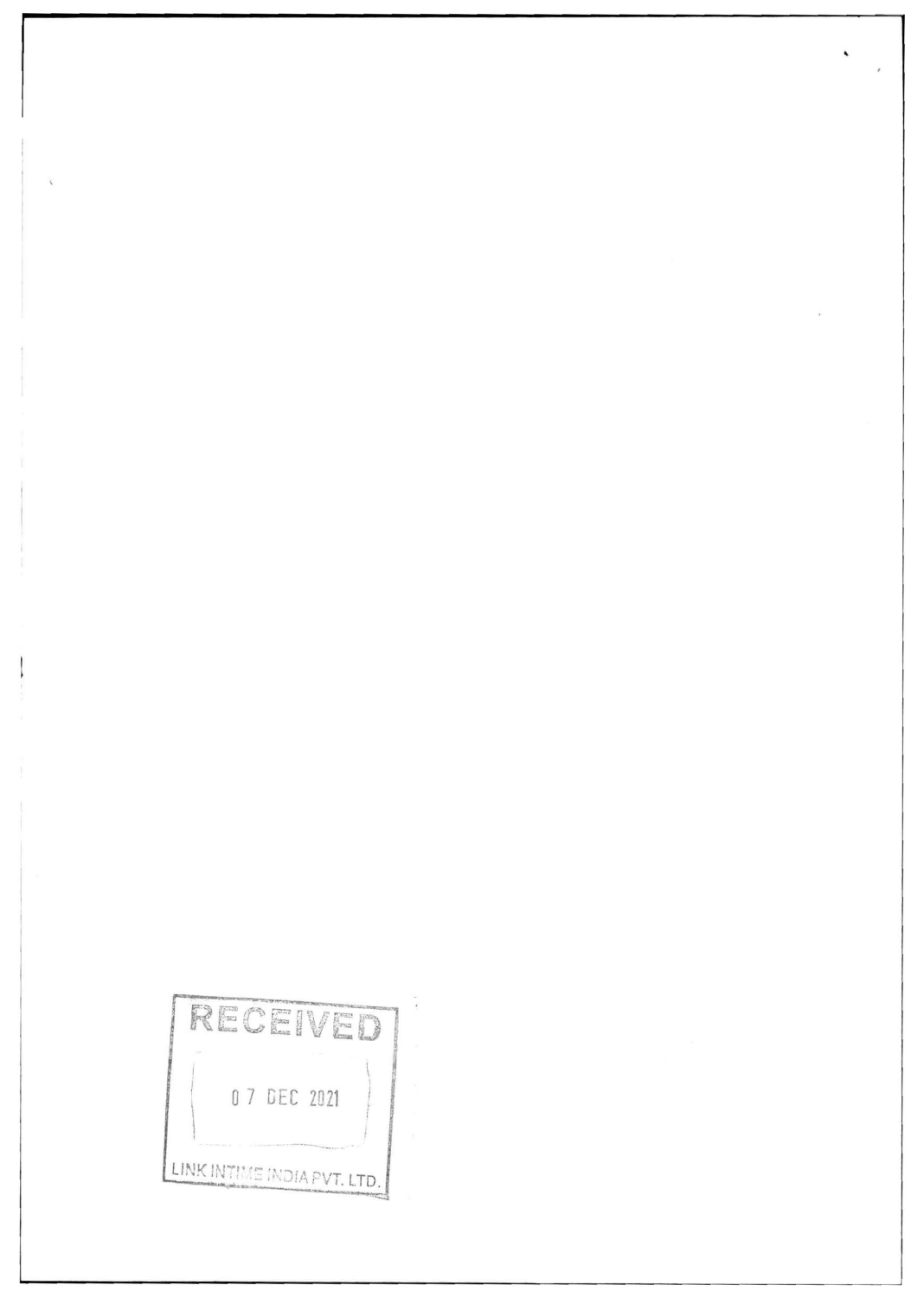

•

OULER 322222

 $\overline{1}$ 

इस कार्ड के खो / मिल जाने पर कृपया जारी करने वाले प्राधिकारी को सूचित / वापस कर दें आयकर आयुक्त (कम्प्युटर केन्द्र), सी-13, प्रत्यक्षकर भवन, बांद्रा-कुर्ला कॉम्प्लेक्स, मुंबई - 400 051.

In case this card is lost/found, kindly infomvretum to the issuing authority : Commissioner of Income-Tax (Computer Operations), C-13, Pratyakshakar Dhavan, Bandra-Kurla Complex, Mumbai - 400 OSI.

そうごうし